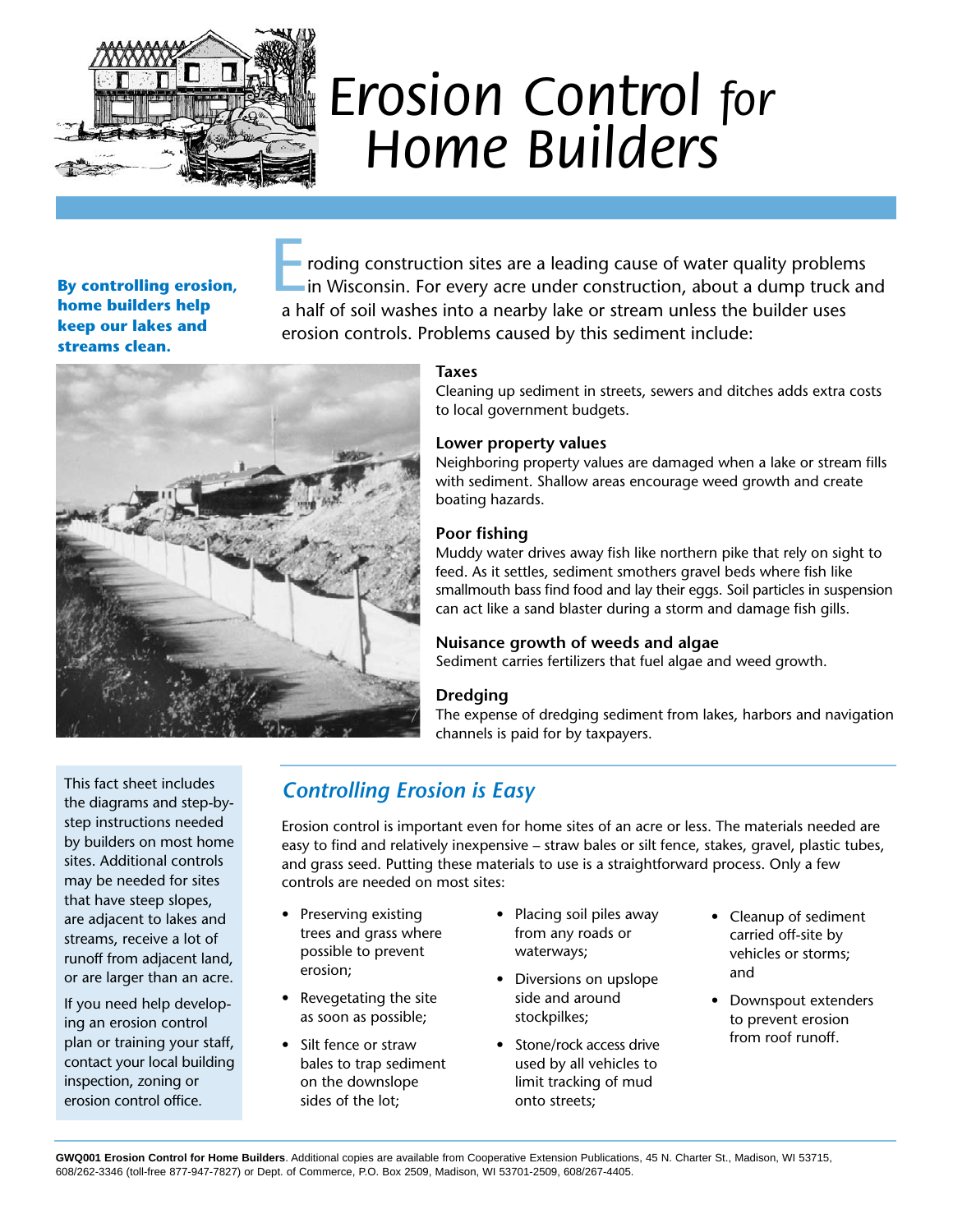

**A poorly installed silt fence will not prevent soil erosion. Fabric must be buried in a trench and sections must overlap (see diagram on back of this fact sheet).**

#### **WARNING! Extra measures may be needed if your site:**

- is within 300 feet of a stream or wetland;
- is within 1000 feet of a lake;
- is steep (slopes of 12% or more);
- receives runoff from 10,000 sq. ft. or more of adjacent land;
- has more than an acre of disturbed ground.

For information on appropriate measures for these sites, contact your local building inspection, zoning or erosion control office.

# *Straw Bale or Silt Fence*

- Install within 24 hours of land disturbance.
- Install on downslope sides of site parallel to contour of the land.
- Extended ends upslope enough to allow water to pond behind fence.
- Bury eight inches of fabric in trench (see back page).
- Stake (two stakes per bale).
- Leave no gaps. Stuff straw between bales, overlap sections of silt fence, or twist ends of silt fence together.
- Inspect and repair once a week and after every 1 ⁄2-inch rain. Remove sediment if deposits reach half the fence height. Replace bales after three months.
- Maintain until a lawn is established.

#### *Soil Piles*

- Cover with plastic and locate away from any downslope street, driveway, stream, lake, wetland, ditch or drainageway.
- Temporary seed such as annual rye or winter wheat is recommended for topsoil piles.

#### *Access Drive*

- Install an access drive using two-tothree-inch aggregate prior to placing the first floor decking on foundation.
- Lay stone six inches deep and at least seven feet wide from the foundation to the street (or 50 feet if less).
- Use to prevent tracking mud onto the road by all vehicles.
- Maintain throughout construction.
- In clay soils, use of geotextile under the stone is recommended.

# *Sediment Cleanup*

- By the end of each work day, sweep or scrape up soil tracked onto the road.
- By the end of the next work day after a storm, clean up soil washed off-site.

#### *Sewer Inlet Protection*

- Protect on-site storm sewer inlets with straw bales, silt fences or equivalent measures.
- Inspect, repair and remove sediment deposits after every storm.

#### *Downspout Extenders*

- Not required, but highly recommended.
- Install as soon as gutters and downspouts are completed to prevent erosion from roof runoff.
- Use plastic drainage pipe to route water to a grassed or paved area. Once a lawn is established, direct runoff to the lawn or other pervious areas.
- Maintain until a lawn is established.

# *Preserving Existing Vegetation*

- Wherever possible, preserve existing trees, shrubs, and other vegetation.
- To prevent root damage, do not grade, place soil piles, or park vehicles near trees marked for preservation.
- Place plastic mesh or snow fence barriers around trees to protect the root area below their branches.

# *Revegetation*

• Seed, sod or mulch bare soil as soon as possible. Vegetation is the most effective way to control erosion.

#### *Seeding and Mulching*

- Spread four to six inches of topsoil.
- Fertilize and lime if needed according to soil test (or apply 10 lb./1000 sq. ft. of 10-10-10 fertilizer).
- Seed with an appropriate mix for the site (see table).
- Rake lightly to cover seed with 1⁄4" of soil. Roll lightly.
- Mulch with straw (70-90 lb. or one bale per 1000 sq. ft.).
- Anchor mulch by punching into the soil, watering, or by using netting or other measures on steep slopes.
- Water gently every day or two to keep soil moist. Less watering is needed once grass is two inches tall.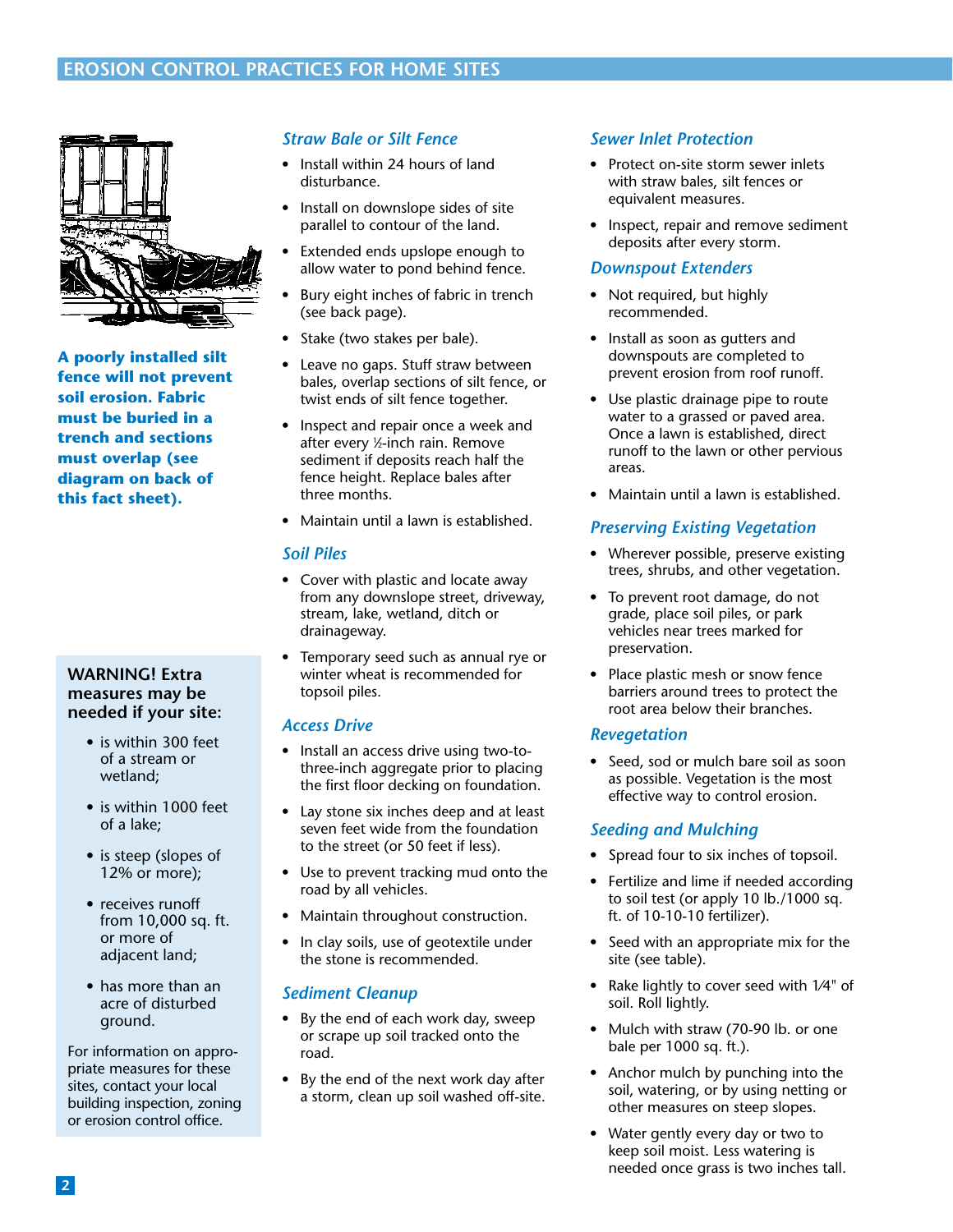

# *Sodding*

- Spread four to six inches of topsoil.
- Fertilize and lime if needed according to soil test (or apply 10 lb./1000 sq. ft. of 10-10-10 fertilizer).
- Lightly water the soil.
- Lay sod. Tamp or roll lightly.
- On slopes, lay sod starting at the bottom and work toward the top. Laying in a brickwork pattern. Peg each piece down in several places.
- Initial watering should wet soil six inches deep (or until water stands one inch deep in a straight-sided container). Then water lightly every day or two to keep soil moist but not saturated for two weeks.
- Generally, the best times to sod and seed are early fall (Aug. 15-Sept. 15) or spring (May). If construction is completed after September 15, final seeding should be delayed. Sod may be laid until November 1. Temporary seed (such as rye or winter wheat) may be planted until October 15.

Mulch or matting may be applied after October 15, if weather permits. Straw bale or silt fences must be maintained until final seeding or sodding is completed in spring (by June 1).

#### *Concrete Wash Water*

• Dispose of concrete wash water in an area of soil away from surface waters where soil can act as a filter or evaporate the water. Dispose of remaining cement. Be aware that this water can kill vegetation.

# *De-Watering*

• Dispose of de-watering water in a pervious area. Prevent the discharge of sediment from dewatering operations into storm sewers and surface waters.

# *Material Storage*

• Manage chemicals, materials and other compounds to avoid contamination of runoff.

# **Typical Lawn Seed Mixtures**

|                                    | Percent by Weight |                              |
|------------------------------------|-------------------|------------------------------|
| <b>Grass</b>                       |                   | <b>Sunny Site Shady Site</b> |
| Kentucky<br>bluegrass              | 65%               | 1.5%                         |
| Fine fescue                        | 20%               | 70%                          |
| Perennial<br>ryegrass              | 15%               | 15%                          |
| Seeding rate<br>(lb./1000 sq. ft.) | $3 - 4$           | $4 - 5$                      |

Source: R.C. Newman, Lawn Establishment, UW-Extension, 1988.